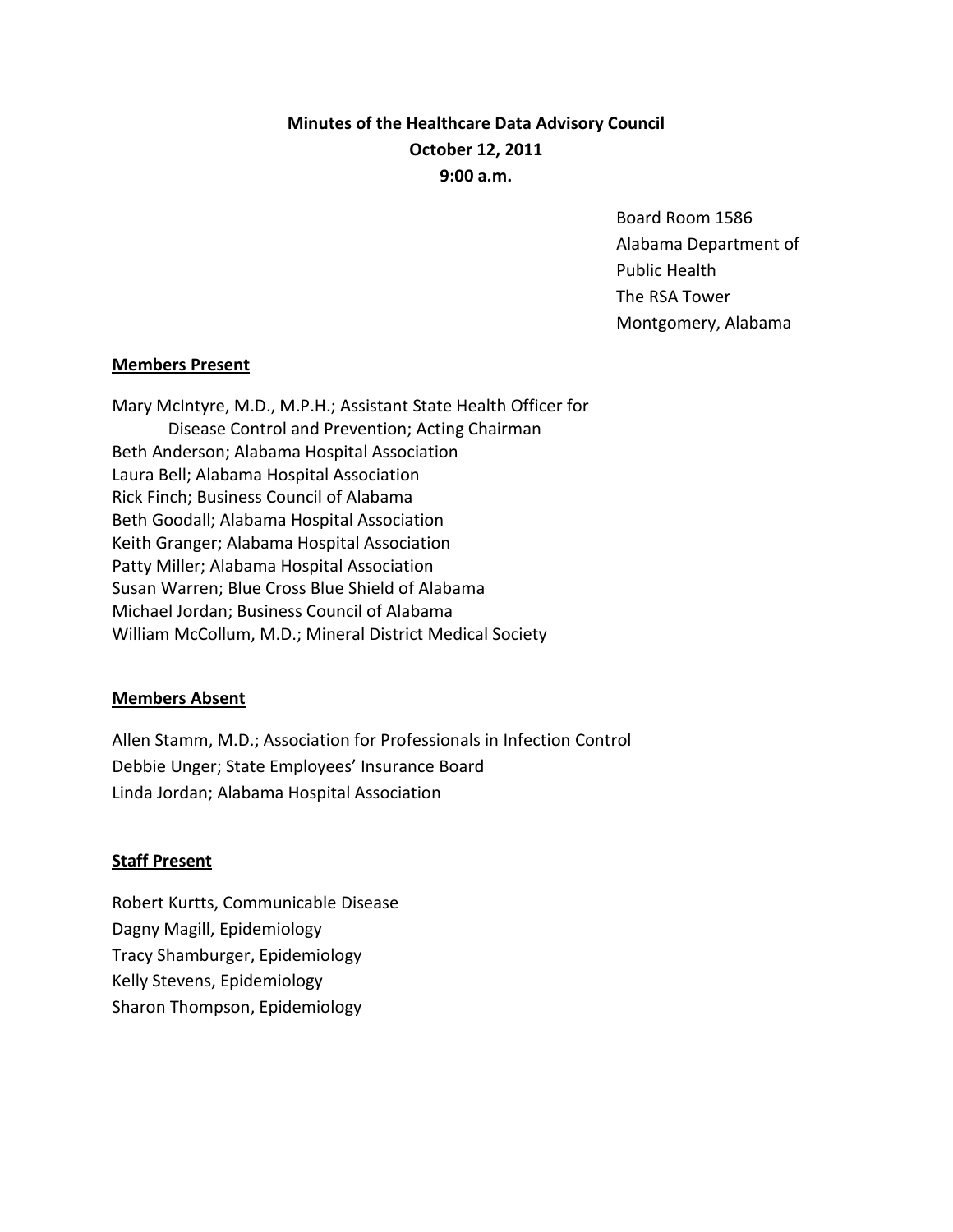#### **CALL TO ORDER:**

The meeting of the Healthcare Data Advisory Council was called to order at 9:00 a.m. by Dr. McIntyre. Roll call was taken. A quorum was present.

## **CONSIDERATION OF MINUTES (EXHIBIT "A"):**

A motion was made and seconded to approve the Minutes of July 13, 2011, as distributed; the motion carried unanimously.

#### **UPDATE ON HOSPITAL REPROTING (EXHIBIT "B"):**

Dagny Magill presented a sample of the Healthcare Associated Infections Six Month Review and Report, and the six month summary of infection rates. The report contained a letter explaining the report, a sample report illustrating what information was included, and a page reviewing the statistics definitions. Ninety-seven reports were sent out, and 44 facilities have acknowledged receiving the report. The purpose of the report was to assist with facility validation efforts.

Findings from the report include errors in data, errors in entering events and procedures, questions about mixed acuity reporting, and frequent turn-over in facilities. Because data is pulled from the National Healthcare Safety Network (NHSN), some facilities may have entered procedures or events after data was gathered from NHSN for analysis. Future reports will specify the date in which the data was collected. Council members asked that the report that was sent to Infection Preventionists and facility members also be sent directly to facility CEOs. The Council discussed issues associated with surveying post discharge SSIs due to the differences in post-discharge finding and reporting.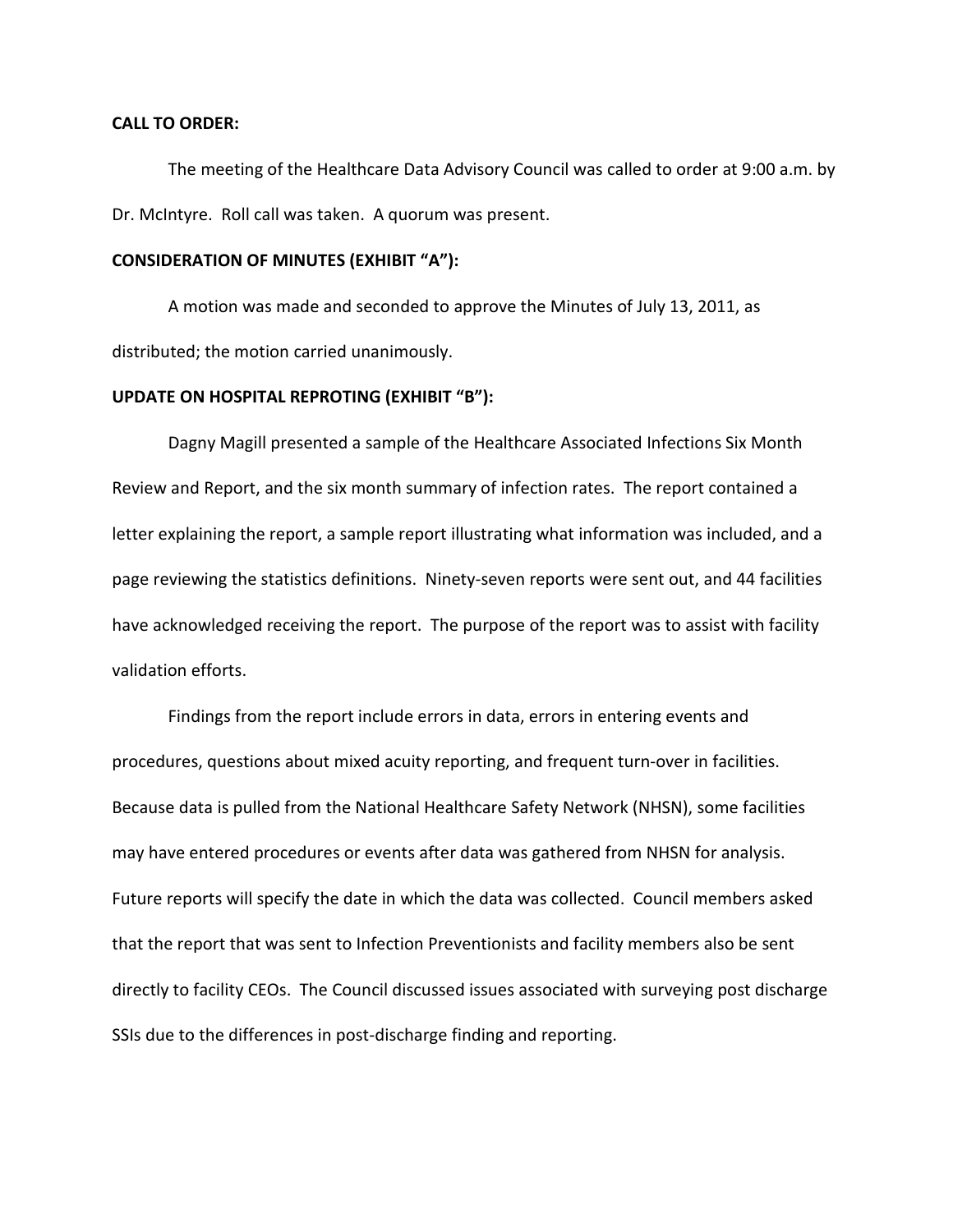Since January 1, 2011, there have been 261 catheter-associated urinary tract infections (CAUTI) reported to NHSN. The standardized infection ratio (SIR) is 1.01 with a confidence interval of 0.89-1.14. The number of central line-associated blood stream infections (CLABSI) submitted to NHSN by reporting facilities was 98, giving the state an SIR of 0.64 and a confidence interval of 0.52-0.78. There were 148 surgical site infections (SSI) associated with colon surgery (SIR = 0.83, confidence interval 0.70-0.98) reported, and 42 SSI associated with abdominal hysterectomies (SIR = 0.75, confidence interval 0.54-1.01) reported.

#### **PUBLIC REPORT FORMAT:**

Sharon Thompson presented the proposal for the creation of the focus groups to review public report formats. The proposal is with New South Research and includes two focus groups. One group will include individuals 35-75 years of age who make less than \$50,000 per year, and who do not have a college education. The second group will include individuals 35-75 years of age who make over \$50,000 per year and who have a college education. The goal of the focus groups is to determine the most appropriate format to display infection rate information in the public annual report.

The Council discussed the proposal and asked that the age range be adjusted down to age 25 since younger persons were more likely to be computer literate, and possibly more likely to research information offered in the report. This will be discussed with New South Research.

## **ADPH DATA VALIDATION SITE VISITS:**

Tracy Shamburger discussed validation site visits. Site visits, as one tool for data validation, are ongoing to ensure uniformity in data reporting. Ms. Shamburger stated that visit began in October 2011 in the Mobile region. The facilities were chosen at random, and facility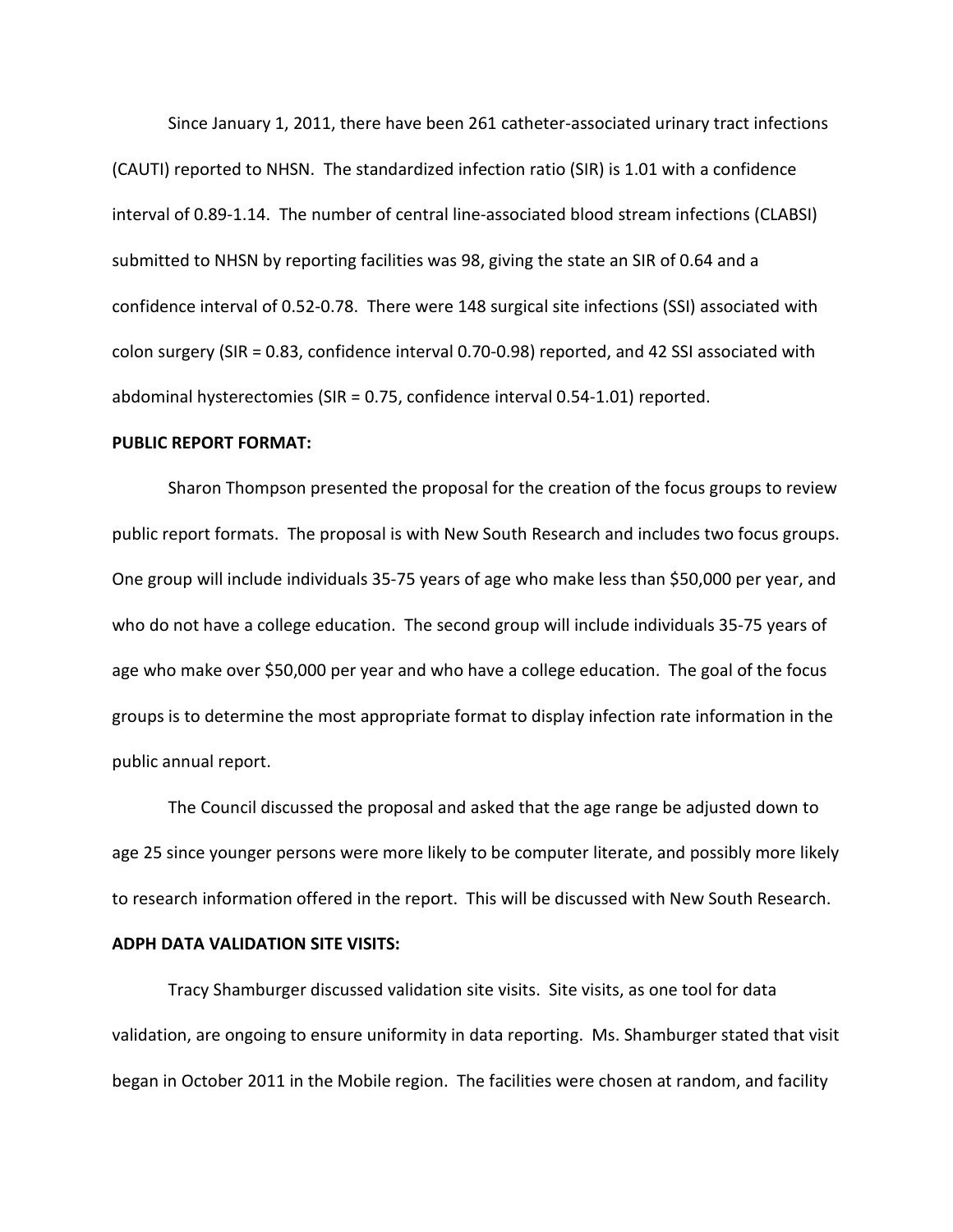staff was asked to have charts made available to review. These site visits focused on CAUTIs due to the high percentage of facilities that report this infection type. In addition, the process in which facilities identify infections and the facility self-validation process were reviewed. The first round of site visits is primarily focused on education.

Ms. Shamburger reported that the four site visits identified a misreporting of facility locations, listing locations as medical, surgical, or medical surgical wards, instead of mixed acuity locations. The mixed acuity location was recently added to NHSN location descriptions, and it is believed many facilities, especially the smaller ones, will be affected by this change.

Ms. Shamburger explained the mixed acuity location as being a location consisting of a mixture of different types of patients. Discussion was held by the Council on updating the rules to include mixed acuity. Kelly Stevens gave an overview of the process that must occur for the rules to be updated. Concerns were raised by the Council about the possible impact to larger hospitals if mixed acuity locations were added to the rules. A suggestion was made to amend the rule to state that mixed acuity be a required location from which to report events in the absence of a clear medical, surgical, or medical/surgical location, to avoid increasing the burden on larger hospitals. The Council requested that the ADPH HAI staff research how adding mixed acuity locations would affect the large hospitals and asked that this issue be placed on the agenda for the November Council meeting.

## **ADDITIONAL HAI PROGRAM ACTIVITIES FOR DISCUSSION:**

Ms. Stevens gave an update on Council membership. Letters requesting new or renewed appointments for nine of the Council members serving an initial two-year term were sent out to the appointing agencies in August. Three vacancies are present pending